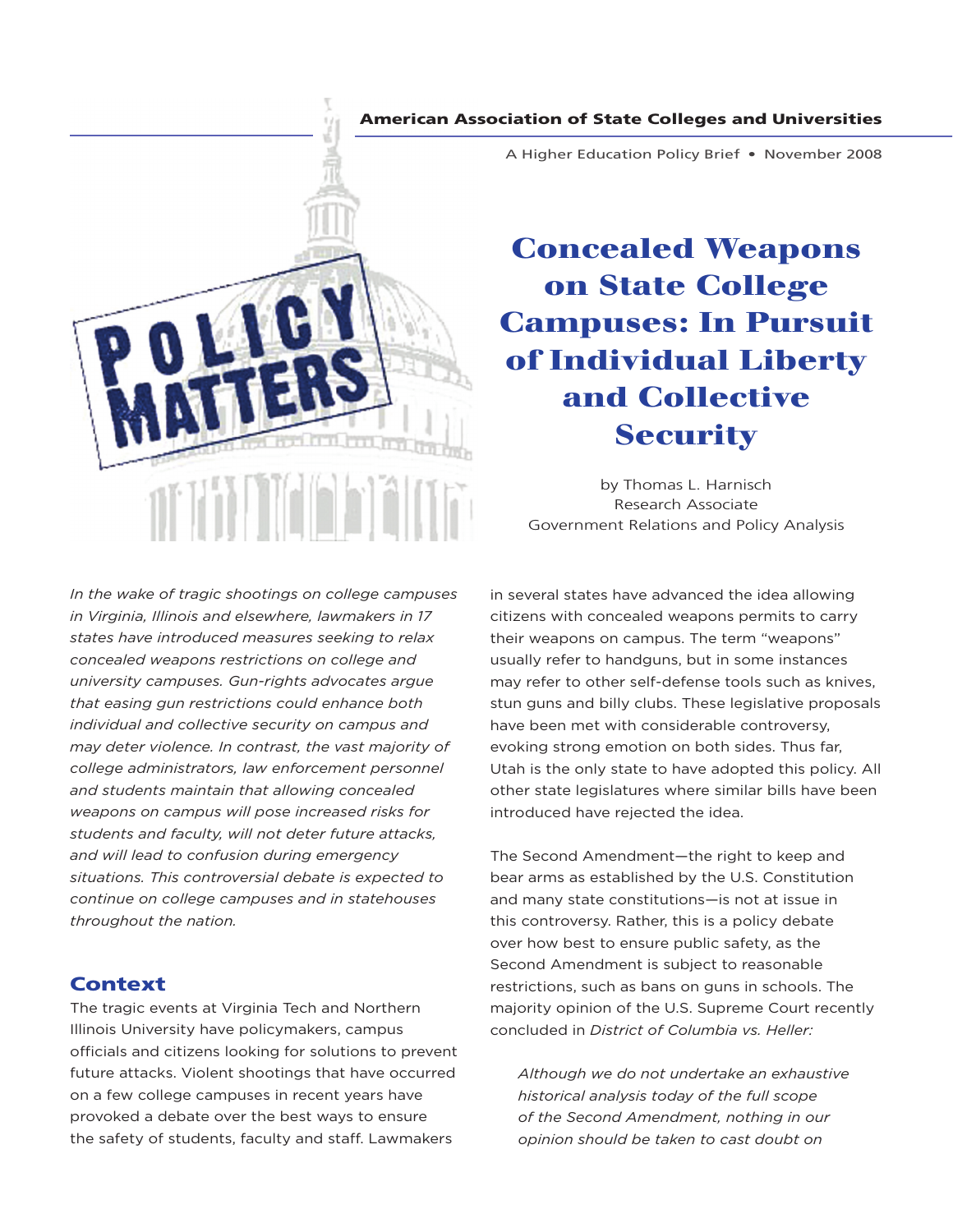*longstanding prohibitions on the possession of firearms by felons and the mentally ill, or laws forbidding the carrying of firearms in sensitive places such as schools and government buildings, or laws imposing conditions and qualifications on the commercial sale of arms.*

The majority also noted: "We identify these *presumptively lawful* regulatory measures only as examples; our list does not purport to be exhaustive." While striking down the District of Columbia's strict ban on handguns, the justices did not call into question any of the existing gun bans on college campuses.

Likewise, state constitutions affirming the right to keep and bear arms have not cast campus gun bans in doubt. Concealed weapons bans on college campuses have not been challenged under these longstanding provisions and no court has ever struck down a campus firearms restriction, whether imposed under state law or administrative policy.

## **Observations**

**Currently, nearly all public colleges and universities ban student possession of concealed weapons on campus through state laws, university regulations or both.** In approximately 26 states, state law prohibits guns on public college campuses, even for people that have obtained concealed weapons licenses, with the exception of university public safety officers. Only one state, Utah, prohibits its state institutions from barring guns on campus *(see Figure 1).*

Twenty-three states allow public campuses or state systems to determine their own weapons policies, with nearly all choosing to be "gun-free." Colorado State University (CSU) is an exception, but the campus still retains some restrictions. Some colleges and universities allow guns within campus boundaries for off-campus hunting activities, but campus officials usually require hunters to secure firearms in locked campus facilities.

Private colleges are usually allowed to create their own regulations in conformity with state concealed weapons laws. Utah, while prohibiting public colleges from barring guns, allows private colleges the autonomy to devise their own policies. However, in 2009 some state legislatures are likely to introduce legislation aimed at stripping both public and private colleges of the right to regulate weapons on campus.

State laws vary considerably with respect to allowing weapons on campus. Wyoming, for example, prohibits guns unless the person has the permission of campus security officials. Other states specifically disallow guns in classrooms and dormitories, while others provide exceptions for guns in automobiles. Two states, Wisconsin and Illinois, have outright bans on concealed weapons statewide, thus including colleges and universities. Finally, some states do not address guns on campus in state law, but because they seldom issue concealed-weapons permits, university-imposed regulations are a non-issue.

**Current state concealed weapons laws and campus regulations are being challenged in state legislatures.** In some states, legislation will be introduced in 2009 that would permit all colleges and universities, both public and private, to allow concealed weapons on campus. However, in most states, it is anticipated that the proposed legislation would limit the possession of handguns on public college and university campuses to faculty, staff or students enrolled in the Reserve Officer Training Corps (R.O.T.C.) program.

In all, 17 states attempted major reforms to campus weapon laws in 2008: Alabama, Arizona, Georgia, Idaho, Indiana, Kentucky, Louisiana, Michigan, Minnesota, Mississippi, Ohio, Oklahoma, South Dakota, South Carolina, Tennessee, Virginia and Washington *(see Table 1)*. In addition, Texas lawmakers, with the backing of Gov. Rick Perry (R), are considering introducing similar weapon reform legislation. When state legislatures reconvene in 2009, campus weapon regulations promise to be a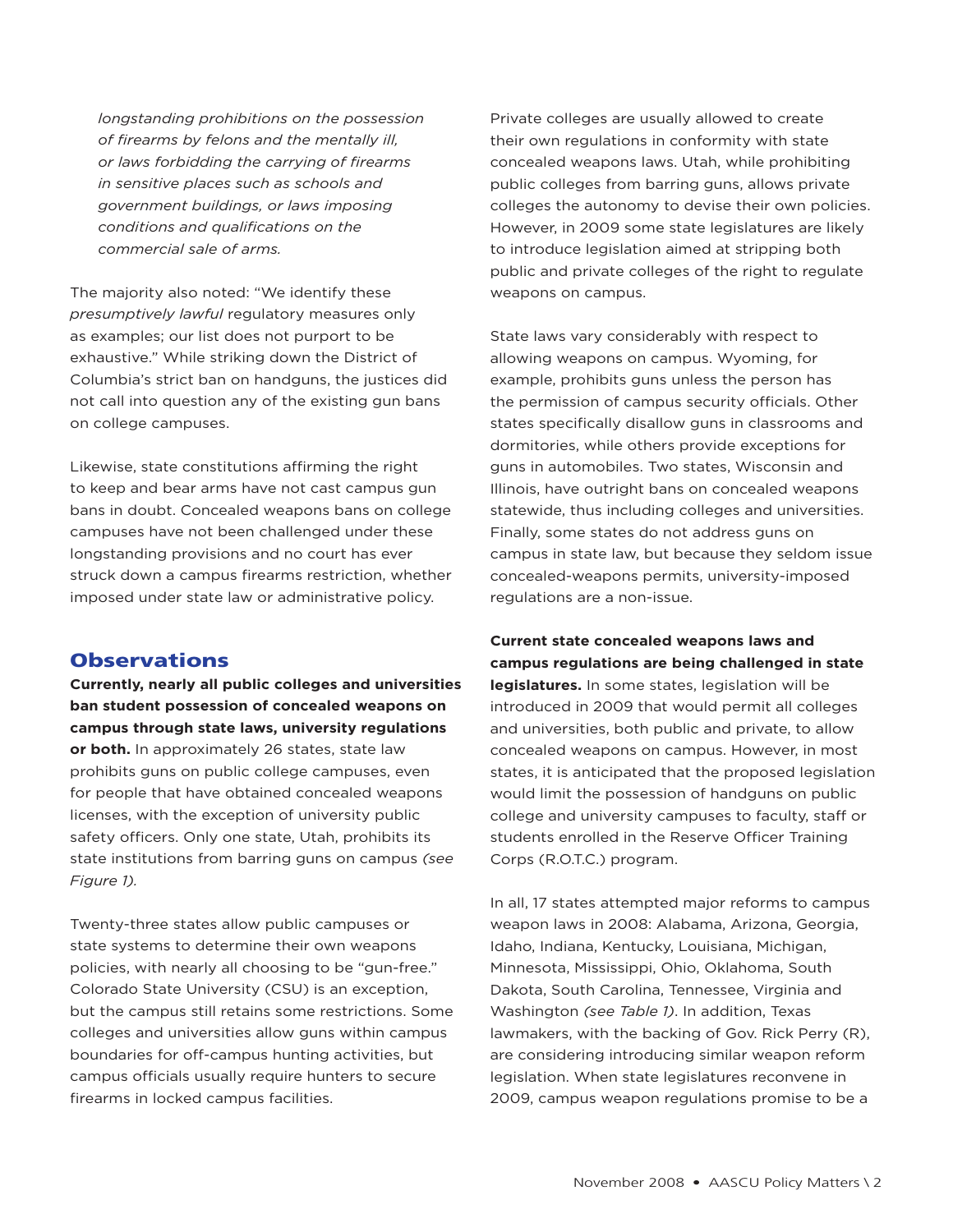controversial topic for political leaders, students and university personnel.

**Recent efforts have not yielded any victories for gun-rights advocates, in part because college administrators, law enforcement personnel and students have vehemently spoken out against the proposals.** Polling also suggests, among students and non-students alike, that allowing guns on campus is unpopular. In 2001, a Harvard School of Public Health survey indicated that the vast majority (94 percent) of people believe citizens should not be allowed to carry guns onto college campuses. A survey of Missouri State University students, conducted in April 2008, found that only 24 percent of respondents believed students should be allowed to carry guns on the Missouri State campus. Mike Robinson, Oklahoma State University director of public safety, echoed this sentiment in comments he made regarding a state measure to ease campus gun laws: "Students don't want it. Faculty doesn't want it. Administration doesn't want it. Campuses are one of the safest places you can be. I am certain that campuses will be less safe if we allow guns."

**On one side of the controversy, gun-rights advocates argue that existing campus weapon restrictions do not allow for individual selfprotection and may contribute to loss of life.**  Students for Concealed Carry on Campus (SCCC), a gun-rights advocacy group, contend that students



**Note:** Currently, 49 states generally prohibit concealed weapons on campus by law. Twenty-six implicitly or explicitly ban concealed firearms by state law (with exceptions in some states), while 23 states provide for campus discretion and one state permits guns on public college campus by law. Since January 2007, 17 states have introduced legislation expanding gun rights on campus, but none have passed. Only one state, Nebraska, has passed legislation further restricting concealed weapons on campus during this time.

**Sources:** National Conference of State Legislatures, Legal Community Against Violence and American Association of State Colleges and Universities.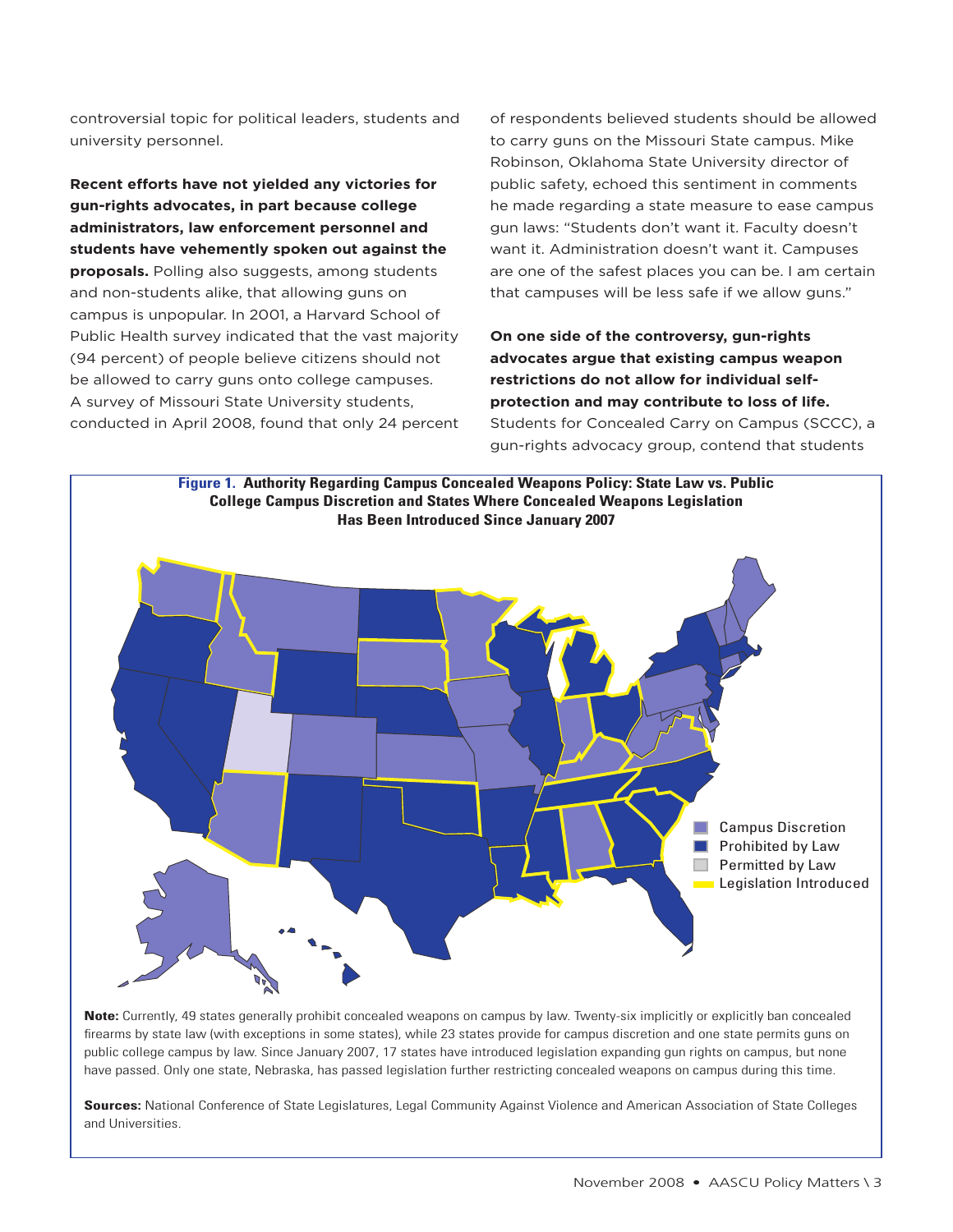| <b>State</b>   | <b>Bill Number</b>   | <b>Status of Legislation</b>                       |
|----------------|----------------------|----------------------------------------------------|
| Alabama        | <b>SB18</b>          | <b>Failed in Committee</b>                         |
|                | <b>SB27</b>          | <b>Failed in Committee</b>                         |
|                | <b>SB271</b>         | <b>Failed in Committee</b>                         |
|                | <b>SB473</b>         | <b>Failed in Committee</b>                         |
| Arizona        | <b>SB1214</b>        | Passed Senate Committee; Failed on Senate Calendar |
| Georgia        | <b>HB915</b>         | <b>Failed in Committee</b>                         |
| Idaho          | <b>S1381</b>         | <b>Failed in Committee</b>                         |
| Indiana        | <b>SB65</b>          | <b>Failed in Committee</b>                         |
|                | <b>SB158</b>         | <b>Failed in Committee</b>                         |
|                | <b>SB356</b>         | <b>Failed in Committee</b>                         |
| Kentucky       | <b>HB114</b>         | <b>Failed in Committee</b>                         |
| Louisiana      | <b>HB199</b>         | Passed House Committee; Failed on House Calendar   |
| Michigan       | <b>HB4759</b>        | <b>Failed in Committee</b>                         |
| Minnesota      | <b>HF4198/SF3844</b> | <b>Failed in Committee</b>                         |
| Mississippi    | <b>HB1286</b>        | <b>Failed in Committee</b>                         |
| Ohio           | <b>HB225</b>         | <b>Failed in Committee</b>                         |
| Oklahoma       | <b>HB2513</b>        | Passed House; Failed in Senate                     |
| South Dakota   | <b>HB1261</b>        | Passed House; Failed in Senate                     |
| South Carolina | H3964                | <b>Failed in Committee</b>                         |
| Tennessee      | <b>HB3014/SB3730</b> | <b>Failed in Committee</b>                         |
| Virginia       | <b>HB424</b>         | <b>Failed in Committee</b>                         |
|                | <b>HB1371</b>        | <b>Failed in Committee</b>                         |
| Washington     | <b>SB6860</b>        | <b>Failed in Committee</b>                         |

**Table 1. Legislation Introduced Seeking to Ease Gun Regulations on College Campuses Since January 2007**

with gun permits should be "afforded the same right to carry on college campuses that they are currently afforded virtually everywhere else." For example, employees and students at colleges and universities often have to work late and then walk to their homes, automobiles or bus stops off campus in unsafe areas. The group contends that preventing these individuals from carrying a concealed weapon reduces their ability to protect themselves from would-be attackers once off campus.

Second, advocates for allowing concealed weapons on campus maintain that students, staff and faculty should have the right to self-protection in the event of a violent campus attack such as the one that occurred in April 2007 at Virginia Tech. Proponents of easing gun laws on campus argue that the victims at Virginia Tech were left with little recourse, as they did not have the right to possess weapons to defend themselves. They contend that current gun

regulations limit bystanders' options to protect themselves in the event of a future attack.

Similarly, advocates maintain that armed and trained individuals could potentially save lives in a situation similar to Virginia Tech. The SCCC group argues that it is "now abundantly clear that 'gun free zones' serve to disarm only those law-abiding citizens who might be able to mitigate such tragedies." In recent instances of gun violence, police charged with protecting the campus could not arrive soon enough to stop the massacres.

Third, gun-rights advocates contend that carrying concealed weapons could potentially deter campus attacks and lessen campus crime. Current regulations restricting firearms on campus have not deterred recent attacks, and some gun-rights advocates believe that would-be attackers might reconsider their actions if they knew students or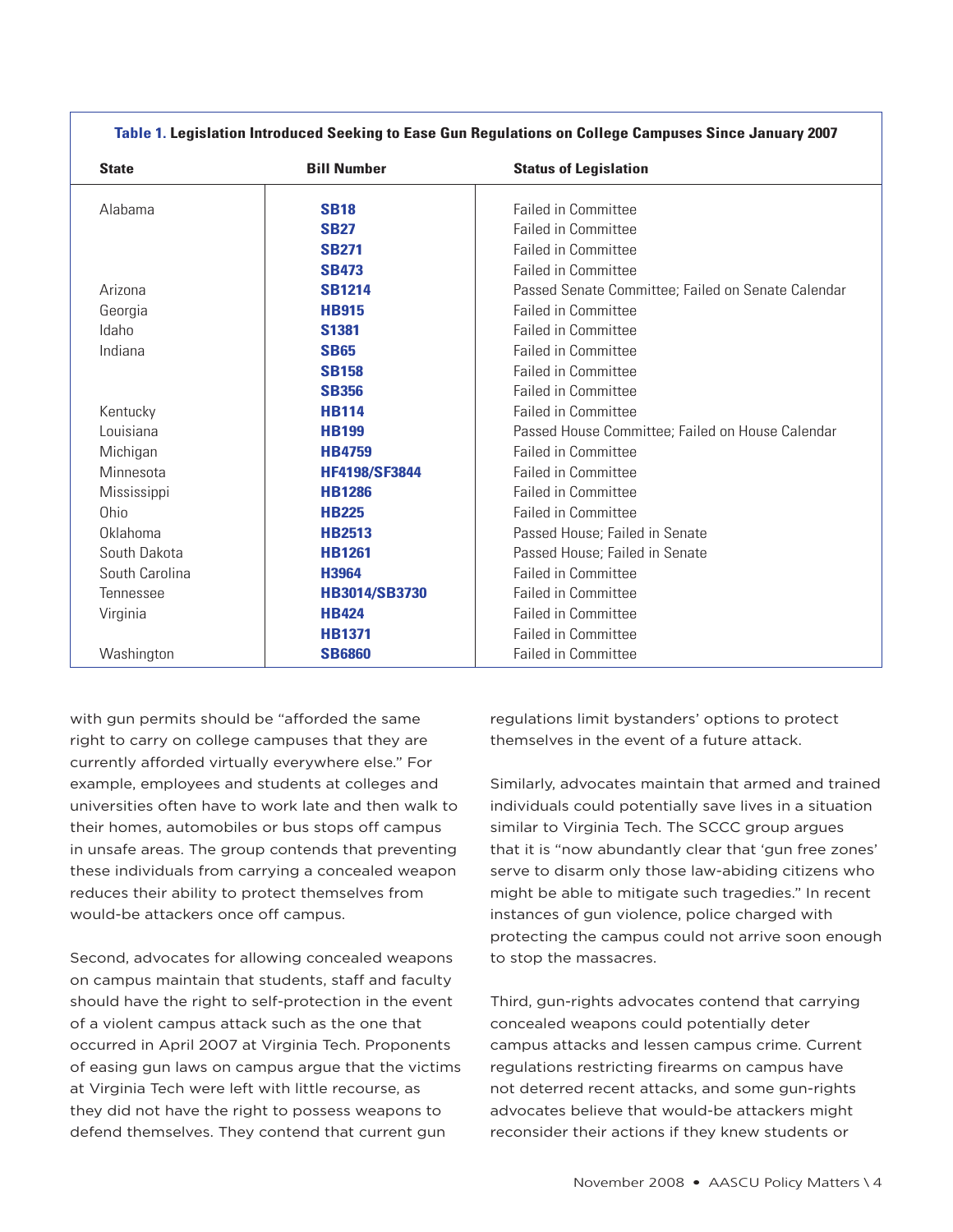faculty were allowed to possess weapons. Louisiana State Rep. Earnest Wooten pointed out, "We've got a problem and maybe it'll be a deterrent if one of those disturbed persons or whackos thinks, 'If I go in shooting, they may shoot back.'"

In a broader sense, some researchers reason that greater possession of concealed weapons will translate into less crime. Drs. John Lott and David B. Mustard, two leading researchers on gun and crime issues, conclude: "Allowing citizens without criminal records or histories of significant mental illness to carry concealed handguns deters violent crimes and appears to produce an extremely small and statistically insignificant change in accidental deaths." Their studies, praised by gun right advocates, have been used to justify liberalizing state gun laws restrictions, including the effort to allow concealed weapons on campus.

**Conversely, most college administrators, law enforcement personnel, students, gun-control advocates and editorial boards have expressed serious reservations about allowing concealed weapons on campus.** Foremost in their reasoning is that the challenges that are often inherent in college life (including drug use, alcohol abuse, stress and social obstacles), when overlapped with weapons, could have potentially lethal consequences for all people in the campus community. Given these stresses, opponents argue that introducing guns onto college campuses may increase the safety risks to students, faculty and staff. The presence of firearms could lead to conflicts between roommates, classmates and others on campus, escalating to the point where one or more individuals could be injured or killed as a result of gun violence. As Bill King, chief of public safety at Florida International University suggests, "Students having weapons on campus could make a volatile situation worse." The presence of these weapons may also invite gun theft; resulting in potential misuse and exacerbating the likelihood that physical harm would ensue.

The availability of weapons on campus could also have an adverse impact on the student suicide rate. According to the Suicide Prevention Network, suicide is the second leading cause of death for American college students, and thousands more attempt suicide and do not succeed. Easy access to firearms on campus would likely worsen this serious problem, as suicide attempts involving firearms are almost always successful. Studies show that having firearms in the household correlates with a greater risk of successful suicide. Opponents of easing campus gun laws contend that allowing access to firearms in student residence halls and oncampus apartments would provide an efficient and convenient method of suicide during a momentary mental health crisis, and thus increase the likelihood of additional human tragedy.

Second, campus police and security personnel are concerned about inappropriate responses during emergency situations. While police are extensively trained to deal with crises, students or university staff with concealed weapons permits are not trained or integrated into campus security plans. Even with the best of intentions, armed students or employees could escalate an already explosive situation further, accidentally cause harm or use a gun in a situation that is not warranted.

Likewise, police could mistake the attacker for an armed student or employee (or vice versa) during a situation in which failure to make quick, discernable judgments can be extraordinarily costly for all parties involved. In a *Christian Science Monitor*  article (05/18/07) on the guns on campus debate, Dana Schrad, the executive director of the Virginia Association of Chiefs of Police, said, "I have my own concerns that, had there been a number of people who had been in that classroom with guns, [there could have been] additional persons killed just as a result of poor judgment calls."

Third, the hypothetical correlation between the presence of guns and crime deterrence as a justification for expanding areas where guns can be carried has been called into question by leading scholars. Ian Ayres of Yale Law School and John J. Donohue III of Stanford Law School refute data and contentions made by Drs. Lott and Mustard, arguing,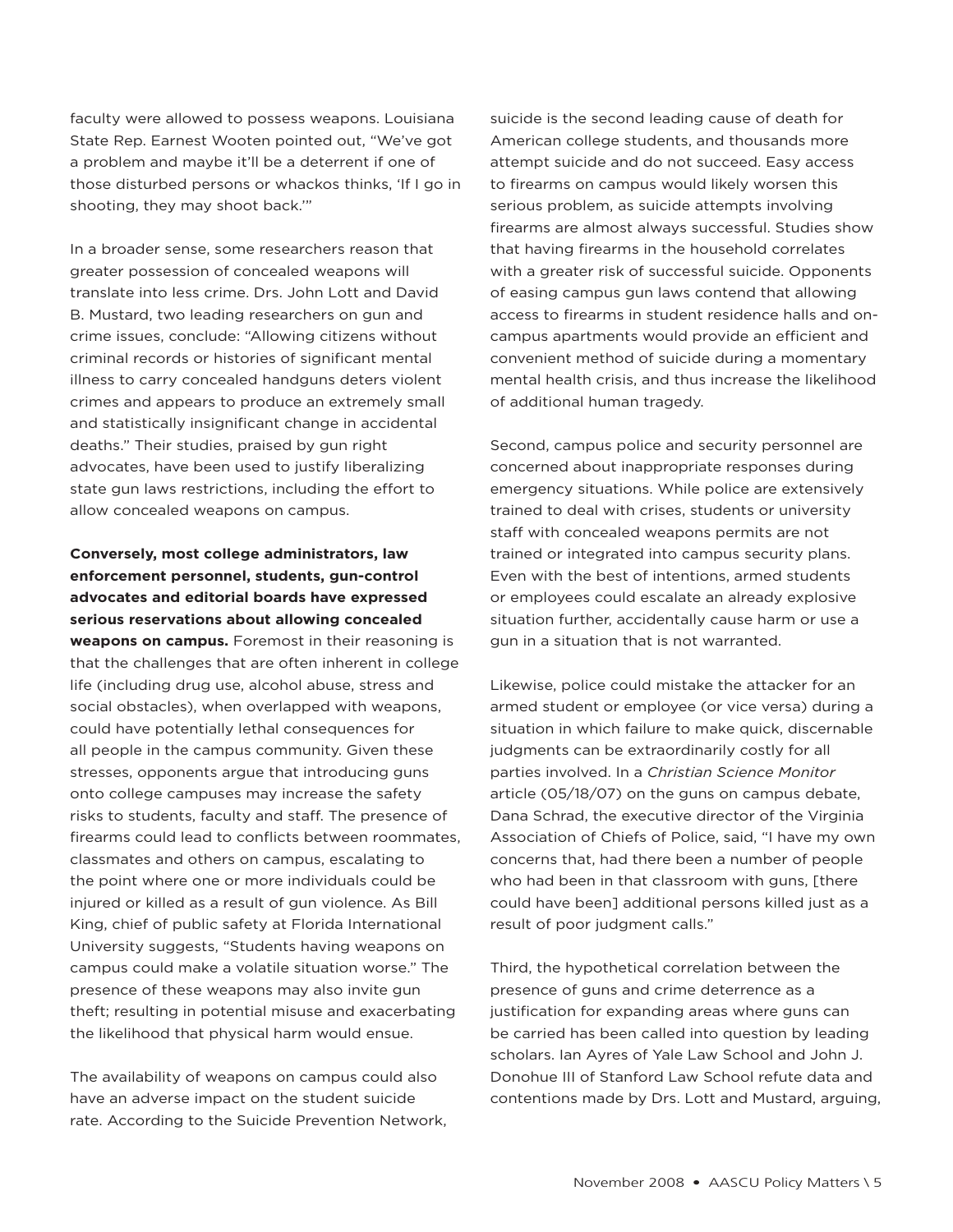"Statistical evidence that these laws have reduced crime is limited, sporadic and extraordinarily fragile." They continue, "If anything, there is stronger evidence for the conclusion that these laws increase crime than there is for the conclusion that they decrease it."

Others argue that "deterrence" of mentally disturbed individuals is simply unrealistic. Opponents of the argument believe changes in weapons laws will not prevent people with mental disorders from proceeding with violent plans. Josh Horwitz of the Coalition to Stop Gun Violence wrote for *The New York Times* (05/16/08), "Most mass shooters are suicidal; they intended to die. Armed confrontation is not a deterrent, it is the point."

Fourth, potential liability and administrative costs need to be considered by policymakers. Colleges are expected to provide a reasonable level of safety to students, faculty and staff. Liberalizing gun laws would deprive colleges of the discretion to set restrictions concerning firearms, thus exposing them to potential liability without the means to establish sensible policies to reduce risks. The Brady Center to Prevent Gun Violence cites a number of cases in which colleges and universities have been held liable for shootings, suicides and other violent acts.

Administrative costs may bring an additional financial burden to campus police. According to the International Association of Campus Law Enforcement Administrators, if firearms are allowed on campus, police may need to investigate firearm incidents and firearm theft, as well as regulate age requirements. This could be a sizable and unnecessary distraction for campus law enforcement personnel, with the associated costs adding to already mounting fiscal pressures faced by departments and universities.

Fifth, institutional autonomy is a key issue in the debate over control of weapons policies at schools. State constitutions grant administrative autonomy to either system or institutional governing boards that oversee public colleges and universities. Stripping them of the ability to regulate guns on

campus could be construed as an unconstitutional infringement on this autonomy.

Finally, private colleges also have private property rights. Legislation introduced in some states would strip these colleges of their rights to regulate guns on their campuses. State legislation either barring or mandating an allowance for concealed weapons on private college campuses could be construed as an intrusion on private property rights.

## Conclusion

American public college and university campuses have long served as venues in which individual rights are championed. At the same time, however, the safety and security of all members of the campus community must remain paramount. As state lawmakers deliberate over allowing concealed weapons on campus, they should consider the following:

- $\blacksquare$  The potential impact of guns given the dynamics of the college campus environment
- $\blacksquare$  Responses during campus emergencies
- $\blacksquare$  The actual likelihood of criminal deterrence
- **n** The associated potential liability and administrative costs
- $\blacksquare$  Federal and state constitutional issues, including individual rights and institutional autonomy

Recent tragedies demonstrate that campuses must be vigilant in identifying potential threats and develop coherent security strategies to effectively prepare for campus crises. Lawmakers must consider all consequences, both intended and unintended, of allowing concealed weapons on state college campuses.

Given the overriding goal to ensure that campuses are safe environments, the American Association of State Colleges and Universities (AASCU) maintains support for existing state laws that ban concealed weapons from public college campuses, or that provide for institutional and system autonomy with regard to concealed weapons policy. Further, the association discourages the passage of new state